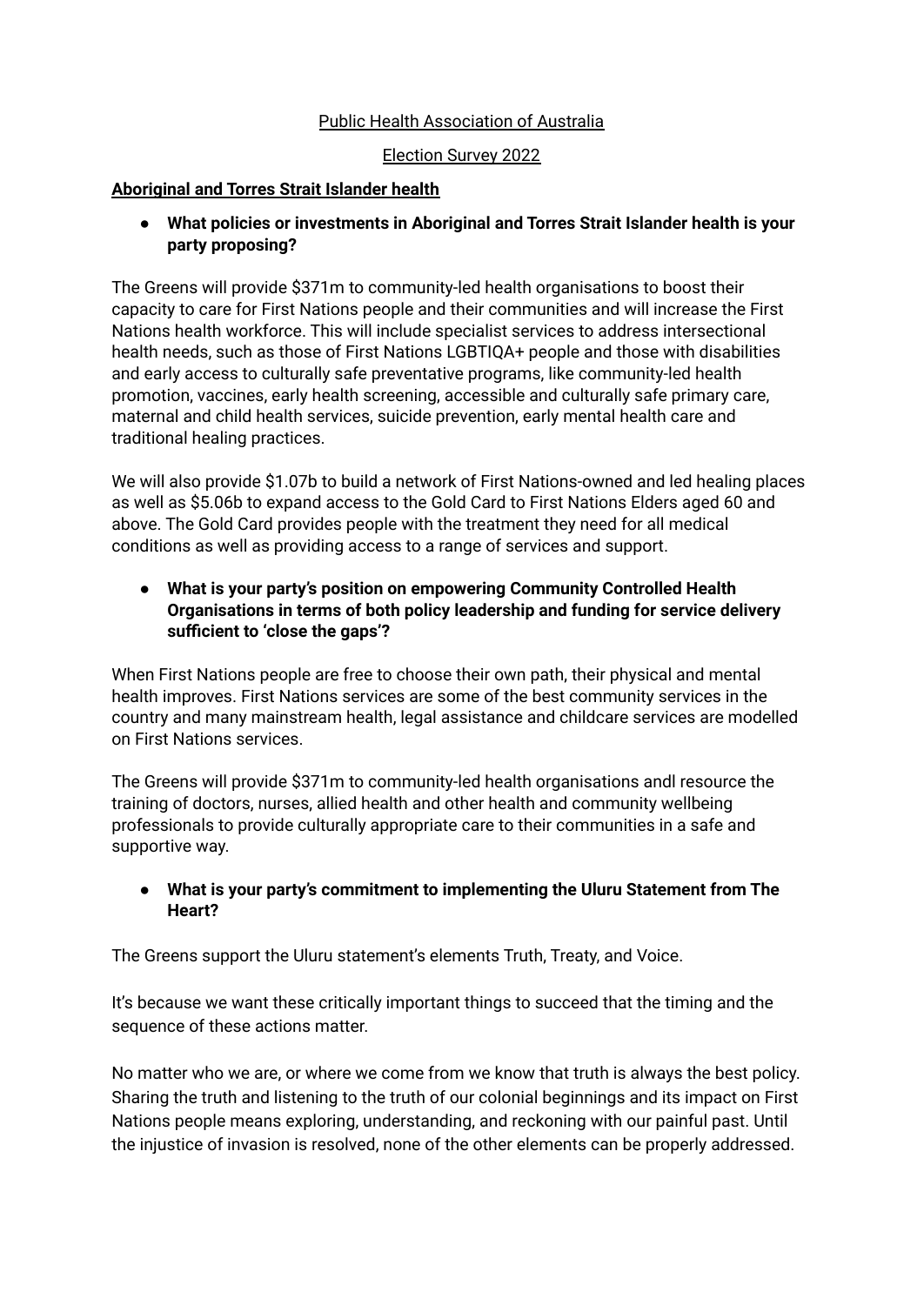This is why so many grassroots First Nations people are calling for agreement making to be the second part of the Uluru Statement to be implemented. Negotiating an agreement or a Treaty (or Treaties) would be an opportunity for us to tell the story of who we want to be as a country. It would allow us to create a unified national identity that celebrates what binds us, protects the rights of our people and our cultures while also acknowledging the ongoing and historical injustices of colonisation.

Treaty is about bringing justice and peace to our home.

We all want to live in a country where we are protected by the law, but our Constitution does not do that, it's racist, and when it was first written it deliberately excluded us. There are also very few human rights protections in our Constitution. We deserve better.

Having constitutional recognition discussed as part of a national Truth and Treaty process would make it more likely to succeed.

A national Truth and Treaty process could even inform how our people are represented to Parliament, or in Parliament, and how our views, experiences, and histories could be considered in all policy and decision making about us.

# **Invest in preventive health**

**● Does your party support the target, stated in the National [Preventive](https://www.health.gov.au/resources/publications/national-preventive-health-strategy-2021-2030) Health [Strategy,](https://www.health.gov.au/resources/publications/national-preventive-health-strategy-2021-2030) that investment of preventive health should make up 5% of total health expenditure by no later than the year 2030?**

The Australian Greens support the target set in the National Preventive Health Strategy. The Greens will invest \$275 million to establish a National Preventative Health Commission to support research into prevention and roll out evidence-based prevention programs.

# **Invest in the national public health workforce**

**● What commitments does your party make to urgently growing the nation's public health workforce to meet the challenges of chronic diseases of all kinds (not merely pandemic control)?**

The Australian Greens are committed to wiping existing student debt and making school, university and TAFE free for all those wanting to attend. This will allow more people to enter the health workforce to meet the demands posed by chronic diseases and other conditions.

We are also proposing CPI + 0.5% lift in wages each year for ten years for public health workers employed under national awards.

# **Establish a Centre for Disease Control and Prevention**

**● Does your party support the establishment of a national Center for Disease Control and Prevention?**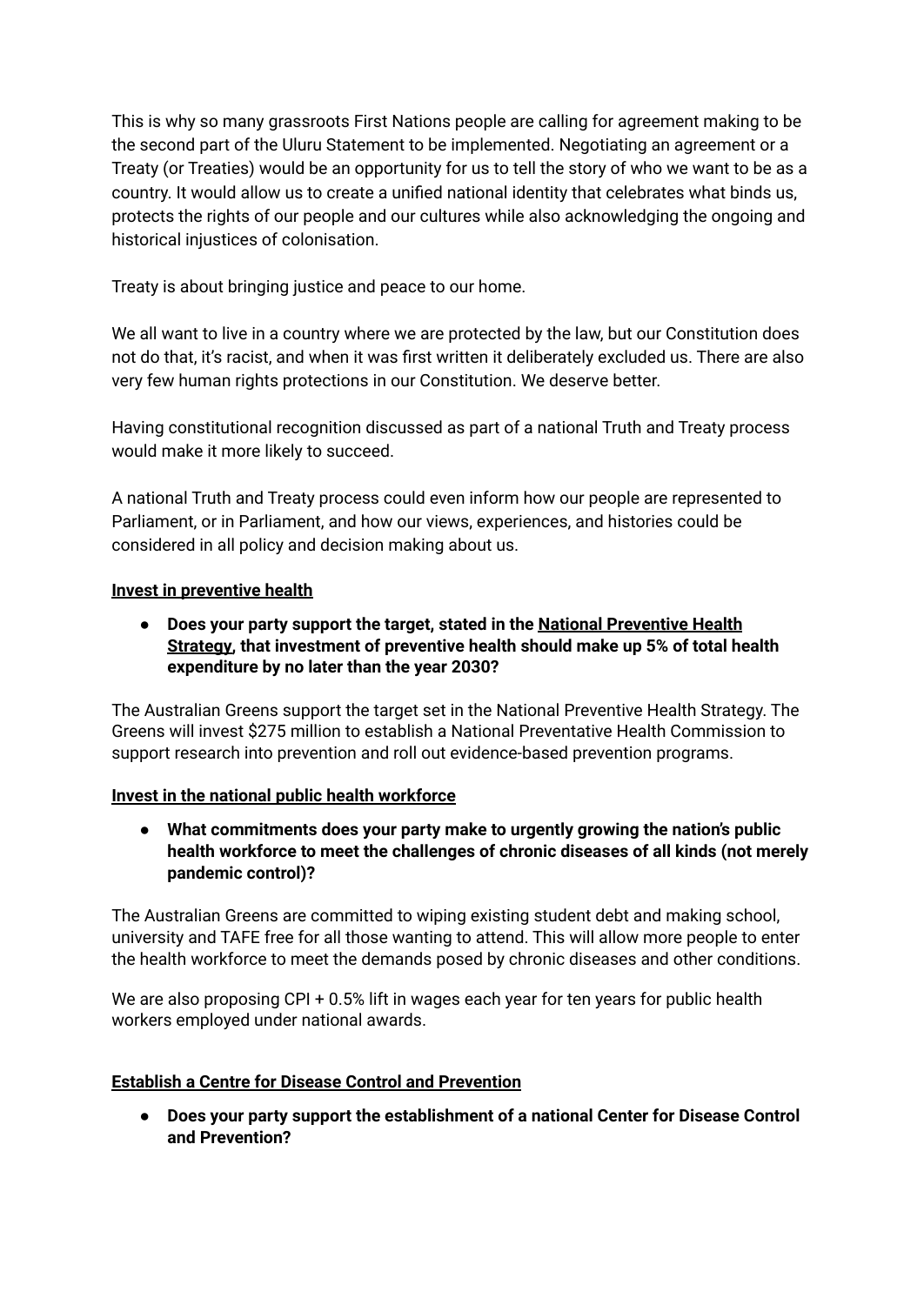The Greens will Establish a National Center for Disease Control with \$246 million of funding. The CDC would be responsible for overseeing infectious disease policy and coordinating rapid responses to outbreaks like Covid-19. It would also be established as a fully independent body at arm's length from the government, ensuring our future responses to pandemics are based on science – not politics.

# **Protect against unhealthy products**

- **● What policies does your party have to strengthen regulatory protections against the marketing of unhealthy products, especially children?**
- **● Does your party support making taxation of alcohol products equal across all alcohol products by alcohol volume?**
- **● Will you support a levy on sugar-sweetened products?**

The Australian Greens are committed to the promotion of healthy choices, including a ban on the advertising of junk food and other ultra-processed foods, on media platforms and content aimed at children.

The Greens support all alcoholic beverages being taxed based on alcohol content rather than value.

While we support a tax on sugar-sweetened products, it is not a policy that we are taking to this election. One of the recommendations from the Senate Inquiry into the Obesity Epidemic in Australia established by the Greens is the introduction of a health levy on sugar-sweetened beverages.

# **Climate and health**

**● What commitments and targets does your party commit to in regard to reducing pollution, climate emissions and slowing climate change?**

The Greens have committed to an emissions reduction target of 75% by 2030 and net zero by 2035. To achieve this, the Greens will immediately ban the construction of new coal, oil and gas infrastructure, and phase out the mining, burning and export of thermal coal by 2030. Our plan also includes Large-scale public investment in renewable energy and storage so we can transition to 100% renewable energy.

**● What commitments does your party have to bring about a switch in energy technologies away from fossil-fuel powered systems and towards renewable energy?**

Renewable energy is the way forward if we are to avoid climate collapse. The Greens support a structural and systematic transition to renewable energy which targets the largest emitters, including mining, oiling and gas sectors. The Greens support the growth and deployment of alternatives to fossil-fuel based energy, with a goal of negative greenhouse gas emissions